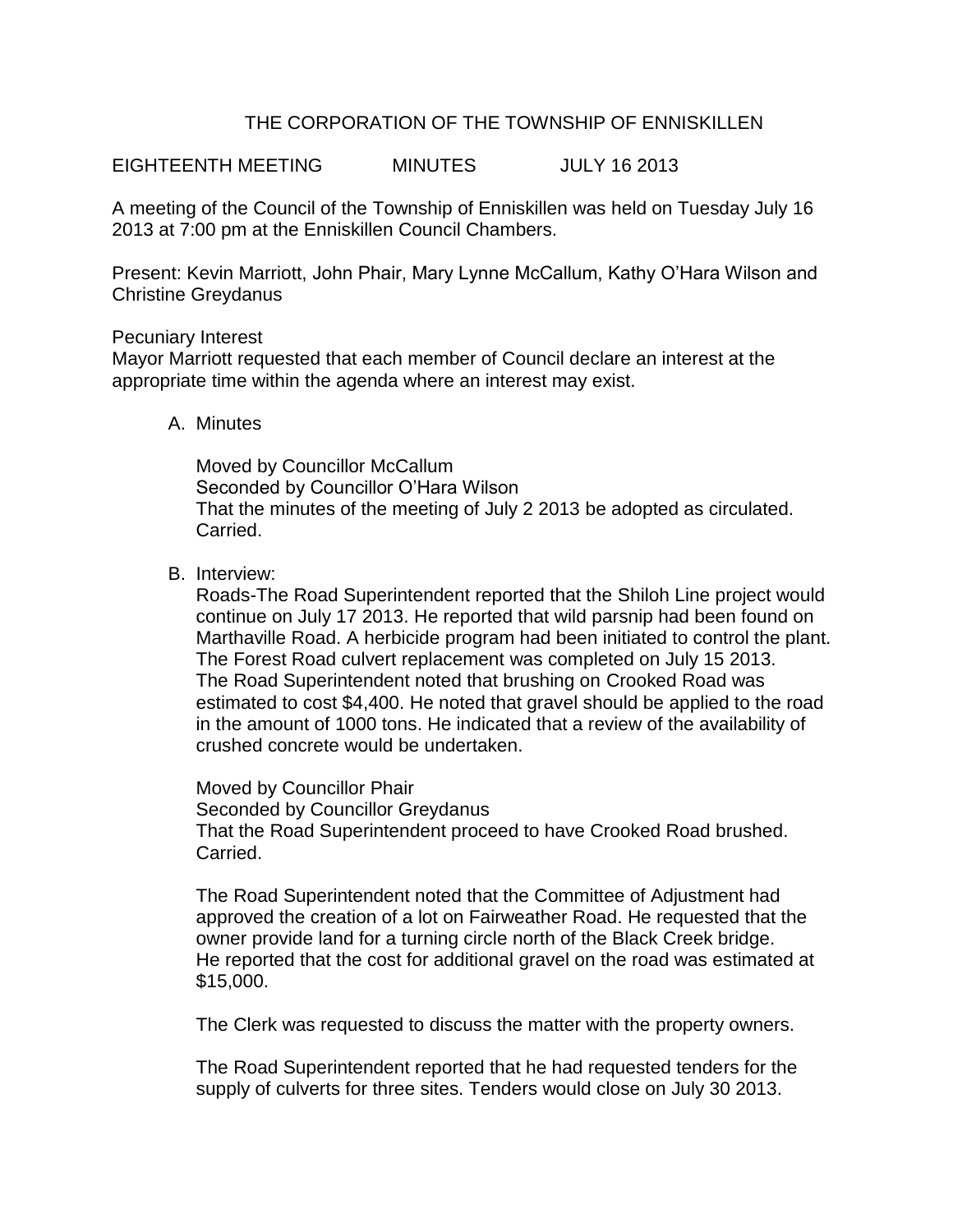Water-Mike Young reported that the Ministry of Environment inspection report had been circulated to Council. He noted that the inspector had recommended that water staff not use bleach purchased on a retail basis for waterline repairs. There had been a request to modify the recording of chlorine alarms at the reservoir.

Mr. Young reported that he was trying to obtain pricing for a new key lock system control panel. He noted that key holders were being contacted to determine if the holder wish to continue using the system. As a result the process would open up 3-5 key locks that would be available for use. The Clerk noted that when major expenditures were required to the key lock system Council would need to decide whether the system should be replaced.

Mr. Young reported that he was working on the repair of a hydrant at Inwood Road and Courtright Line. A repair was to be made to a valve box at Mandaumin and Rokeby Line.

Mr. Young reported that a transducer was being replaced at the reservoir.

Drainage- Ray Dobbin reported that the contractor was returning to complete the 9/10 Sideroad Drain on July 17 2013. Tenders for the repair of the McMurray Drain, Rainsberry Drain and the Scott

Dowling Drain would be received on July 30 2013.

The Engineer reported that the contractor has not started the Piggott Drain. He noted that he had requested that the contractor proceed to undertake the cleaning of the open drain.

He reported that the Garrett Drain was complete. Leveling on the Murray Drain would be completed when the wheat was harvested.

Mr. Dobbin reported that the application of herbicide on drains would be undertaken during the month of August 2013.

Mr. Dobbin reported on the Scott Dowling Drain site meeting. He noted that a culvert required replacement in Dawn Euphemia. He reported that a revised schedule of assessment was required to address culvert replacement. He requested that a Section 76 report be prepared for the drain.

Mr. Dobbin reported on the site meeting on the 9/10 Sideroad Drain. He noted that the petitioner was not present for the site meeting. He requested that a discussion be held with the owner when he returns to the area in September. He reported that the placement of rip rap at on the road allowance at the outlet of the 9/10 Sideroad Drain may be sufficient to address the erosion concerns.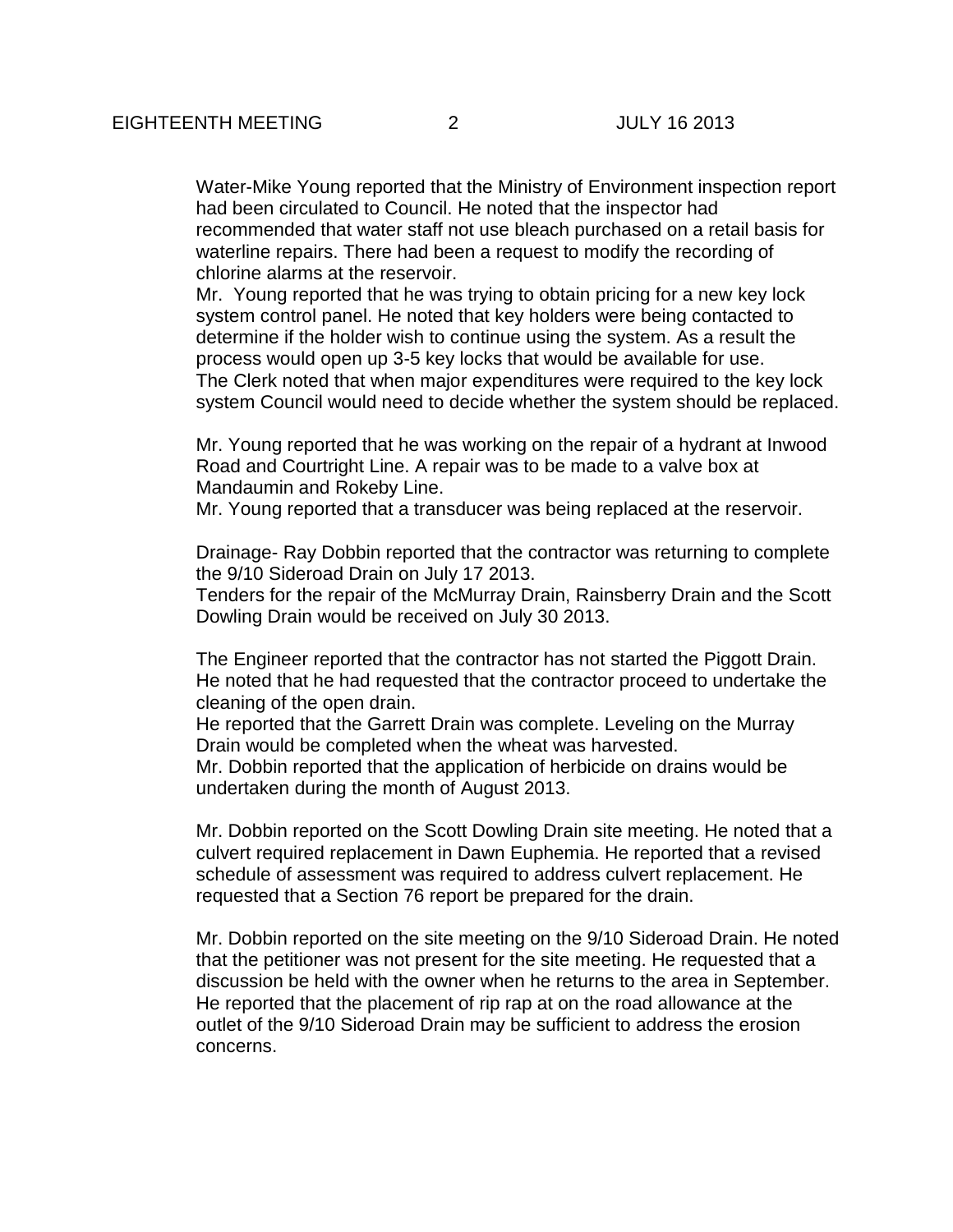### EIGHTEENTH MEETING 3 JULY 16 2013

Mr. Dobbin reported on the site meeting of the 6/7 Concession Drain. He discussed the need to replace the culvert at the Shiloh Church. He also reported on the need to prepare a new report to provide design specifications for new culverts and create new assessment provisions for replacement of culverts on the drain.

Mr. Dobbin circulated a contractor list for the undertaking of municipal drainage work.

Moved by Councillor O'Hara Wilson Seconded by Councillor McCallum That the contractor list submitted by Mr. Dobbin be used for inviting tenders for municipal drainage projects in the Township of Enniskillen. Carried.

A request to replace a culvert on the Hescott Mackesy Drain was received from Keith Woods.

Moved by Councillor Phair Seconded by Councillor McCallum That a site meeting be held for the Hescott Mackesy Drain with Councillor O'Hara Wilson acting as Council representative. Carried.

A request for drain maintenance was received from Steve Vokes concerning the Sarnia Enniskillen Town line Drain. Mr. Vokes requested that a new tile drain be constructed to provide farm drainage.

Moved by Councillor Phair Seconded by Councillor O'Hara Wilson That a site meeting be held on the Sarnia Enniskillen Town line Drain with Councillor Greydanus acting as Council representative. Carried.

Councillor O'Hara Wilson questioned when the headwall would be completed on the McGeachy Drain on Marthaville Road. The Road Superintendent noted that the work would be completed in August 2013.

Mayor Marriott reported that the tile loan inspector had resigned his position.

Moved by Councillor McCallum Seconded by Councillor Greydanus That the Clerk be appointed as the tile loan inspector. Carried.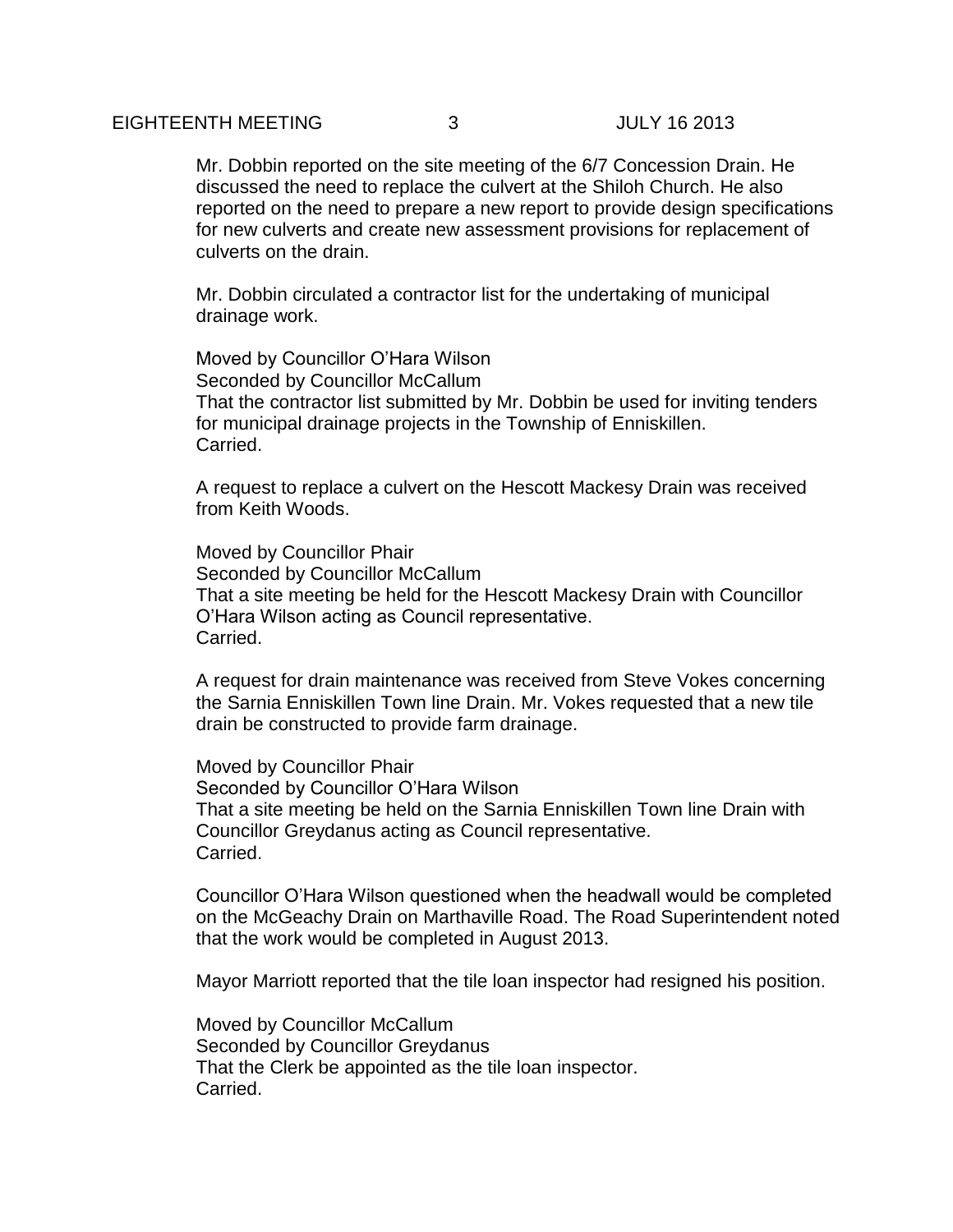### EIGHTEENTH MEETING 4 JULY 16 2013

- C. Correspondence for information
	- 1. AMO
		- a- Councillor training
		- b- Counties, Regions & Single Tier Symposium
		- c- Board Meeting Highlights June 2013
		- d- OPP Billing Reform Survey
		- e- Municipal Role in Waste Diversion
		- f- Gas Tax Program indexing
	- 2. Brooke Telecom Customer Appreciation Day
	- 3. County of Lambton
		- a- Labour Disruption at Gallery and Sarnia Library
		- b- Warden's Citizen of the Month
		- c- Council meeting highlights July 3-13
		- d- Catchbasin Larviciding Begins
		- e- Crow test positive for West Nile Virus
	- 4. Central Lambton Family Health Team
	- 5. Federation of Canadian Municipalities Communique June 24, July 9-13
	- 6. North Huron Blyth Festival- Municipal Night
	- 7. Stewardship Ontario- recycling grant
	- 8. Municipal Liability Risk Management Notice Provision
	- 9. Ministry of Rural Affairs Municipal Infrastructure Investment Initiative
	- 10.SolPowered Energy Company- rooftop solar Casselman
	- 11.Sun Times July 8-13 West Grey rewrite fee bylaw
	- 12.Ontario Provincial Police- comment on policing survey

Councillor McCallum requested that the Ministry of Rural Affairs be contacted to update their information concerning the Mayor of Enniskillen Township.

Moved by Councillor Phair Seconded by Councillor Greydanus That correspondence items 1-12 be received and filed. Carried.

- D. Correspondence requiring motions
	- 1. Resolution Warwick- Not a Willing Host for Industrial Wind Turbines

Moved by Councillor Phair Seconded by Councillor O'Hara Wilson That the resolution from Warwick concerning not be a willing host for industrial wind turbines be supported. Carried.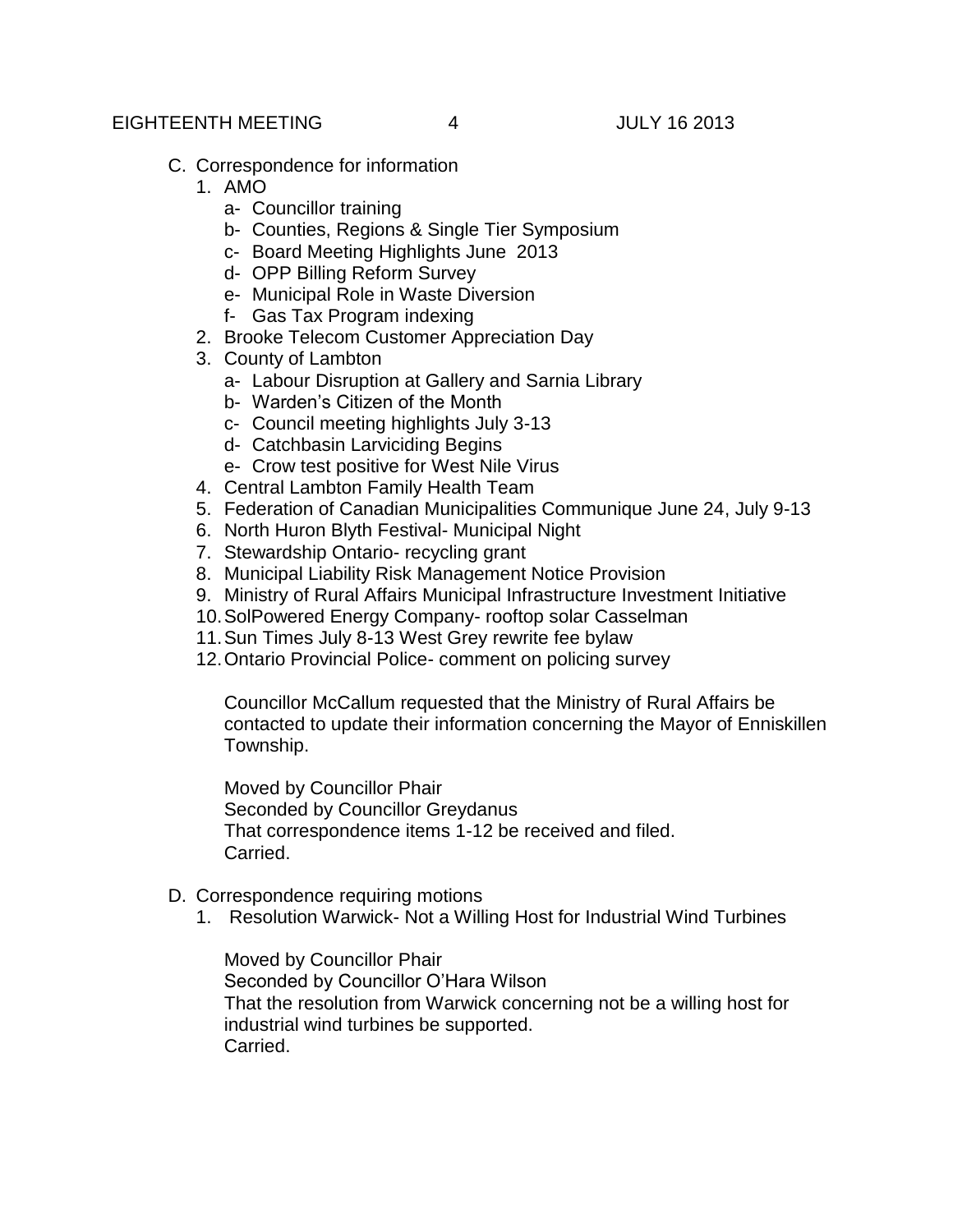# THIRTTENTH MEETING 5 JULY 16 2013

2. Tile Loan application Oildale Farms Limited- E1/2 Lot 5 Con 13-loan \$34,700

Moved by Councillor Greydanus Seconded by Councillor McCallum That the tile loan application from Oildale Farms Limited for \$34,700 for the E ½ Lot 5 Concession 13 be approved. Carried.

3. Application for Reduction in Assessment 2469 Wanstead Road House removed RT \$5,141 and FT 334,168

Moved by Councillor O'Hara Wilson Seconded by Councillor Phair That the recommendation of the assessor reducing the assessment of 2469 Wanstead Road to RT \$5,141 and FT \$334,168 be approved. Carried.

4. Resolution Blue Mountain Not A Willing Host to Industrial Wind Turbines

Moved by Councillor McCallum Seconded by Councillor O'Hara Wilson That the resolution from Blue Mountain concerning not being a willing host for industrial wind towers be supported. Carried.

E. Accounts

Moved by Councillor Greydanus Seconded by Councillor Phair That the accounts be paid as circulated: Cheque: 6093-9128: \$ 138,533.75 Cheque: 6129-6137: Void Cheque: 6138-6146: \$ 10,598.19 Carried.

- F. Bylaws
	- 1. Bylaw 61 of 2013 Confirmation Bylaw
	- 2. Bylaw 62 of 2013 Drain Rating Bylaw

The Clerk reported that Bylaw 57 of 2013 providing for a tile loan required amendment. The reported expenses required adjustment.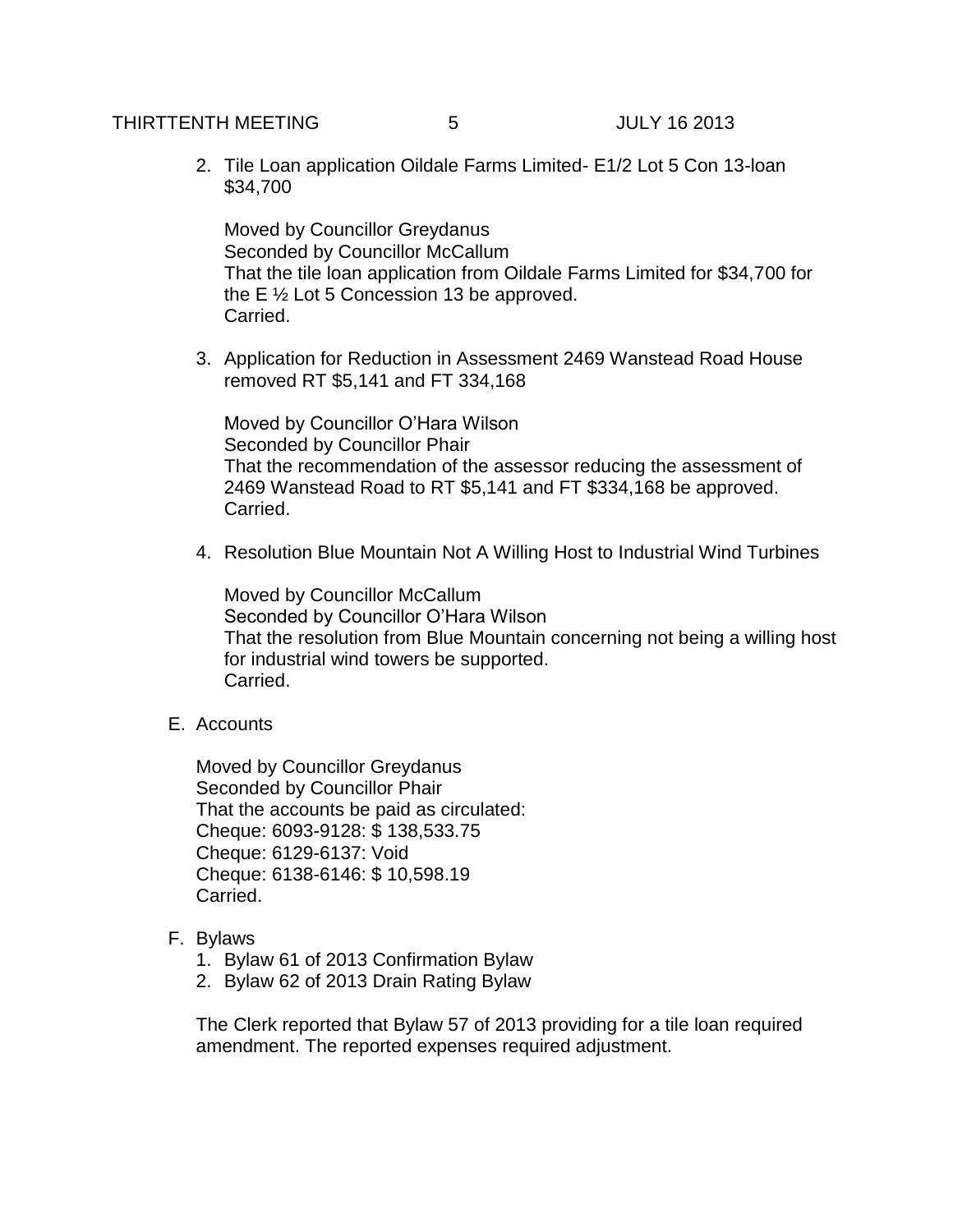Moved by Councillor Phair Seconded by Councillor O'Hara Wilson That first and second reading be given to Bylaw 57, 61 and 62 of 2013. Carried.

Moved by Councillor McCallum Seconded by Councillor Greydanus That third and final reading be given to Bylaw 57, 61 and 62 of 2013. Carried.

- G. Other Business
	- 1. Oil City Cemetery Board cement pad for Oil City Cemetery

Councillor O'Hara Wilson reported that cemetery board was requesting Township support to install a cement pad at the cemetery. She noted that the pad was requested to be 8 feet X 16 feet by 8 inches. A discussion took place in regards to the cost of the work. The Clerk noted that a discussion would take place with municipal staff on the matter.

- 2. Will Nywening County of Lambton Renewable Energy Policy Review
- 3. John Phair report on Energy Meeting June 27-13 Ministry of Energy Discussion Guide and Stakeholder engagement A discussion took place in regards to electrical planning meetings taking place. Councillor Phair reviewed his report from a meeting on June 27 2013.
- 4. Belanger Stump Grinding- Krall Park lighting towers

It was noted that the towers could be sold at a future date as any surplus materials.

5. Memo Council Road Closure-Extended liability

The Clerk was requested to obtain a legal opinion concerning extended liability resulting from the road closure.

Moved by Councillor O'Hara Wilson Seconded by Councillor Phair That the Clerk be directed to obtain an appraisal for the road value. Carried.

6. Minutes Petrolia North Enniskillen fire July 4-13